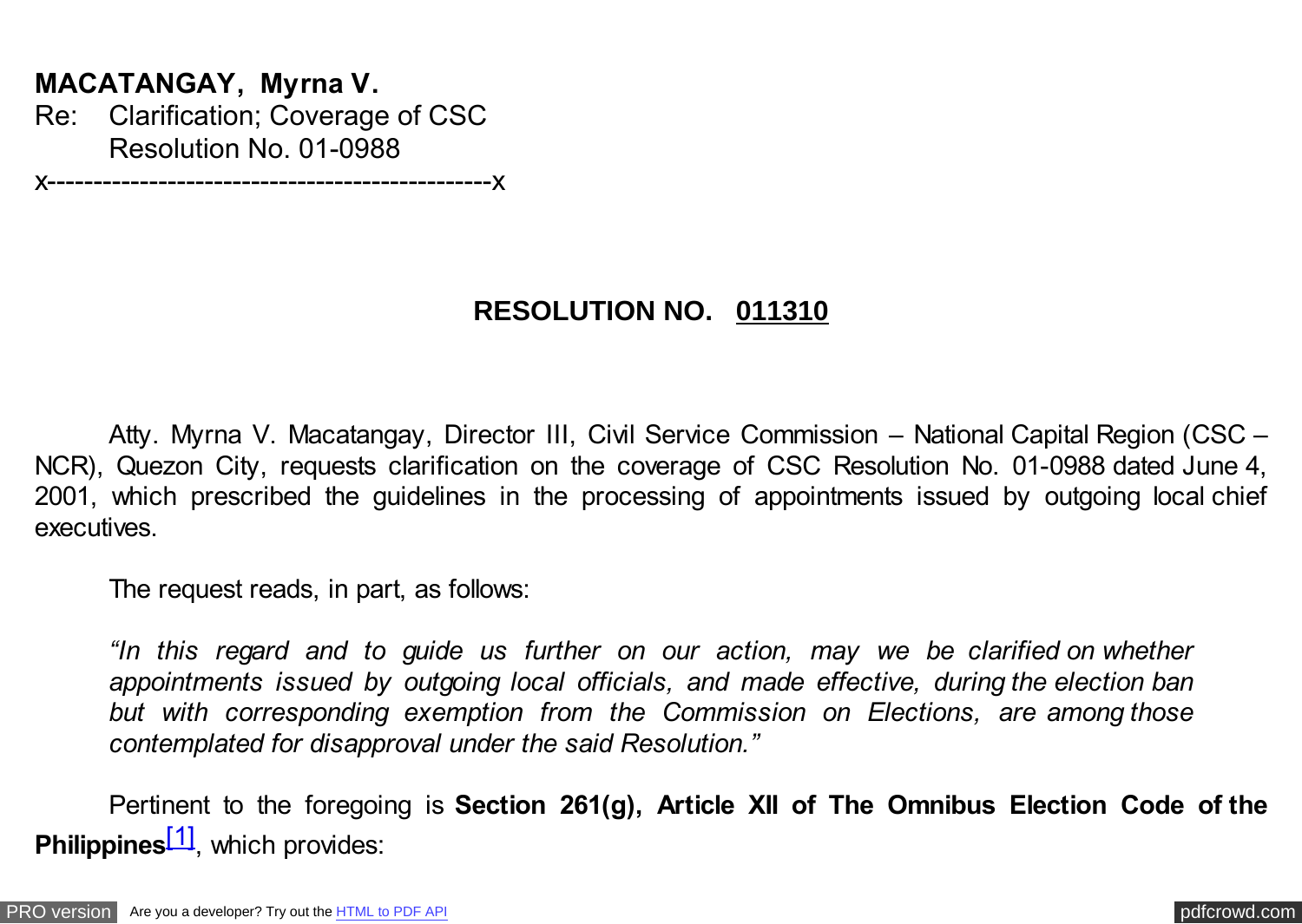*"Section 261. Prohibited Acts. - The following shall be guilty of an election offense:*

## *x x x*

 *"(g). Appointment of new employees, creation of new positions, promotion, or giving salary increases. - During the period of forty-five days before a regular election and thirty days before a special election, (1) any head, official or appointing officer of a government office, agency or instrumentality, whether national or local, including government-owned or controlled corporations, who appoints or hires any new employee, whether provisional, temporary or casual, or creates and fills any new position, except upon prior authority of the Commission. The Commission shall not grant the authority sought unless, it is satisfied that the position to be filled is essential to the proper functioning of the office or agency concerned, and that the position shall not be filled in a manner that may influence the election.*

 *"As an exception to the foregoing provisions, a new employee may be appointed in case of urgent need: Provided, however, That notice of the appointment shall be given to the Commission within three days from the date of the appointment. Any appointment or hiring in violation of this provision shall be null and void.*

 *"(2) Any government official who promotes, or gives any increase of salary or remuneration or privilege to any government official or employee, including those in government-owned or controlled corporations."*

Under the aforesaid provision, the appointment of new employees, creation of new positions, promotion, or giving of salary increases are prohibited acts during the forty (40) days before a regular election and thirty (30) days before a special election except upon prior authority of the Commission on Elections (COMELEC). The COMELEC may grant said authority if it is satisfied that the position to be filled is essential to the proper functioning of the office or agency concerned, and that the position is not filled in a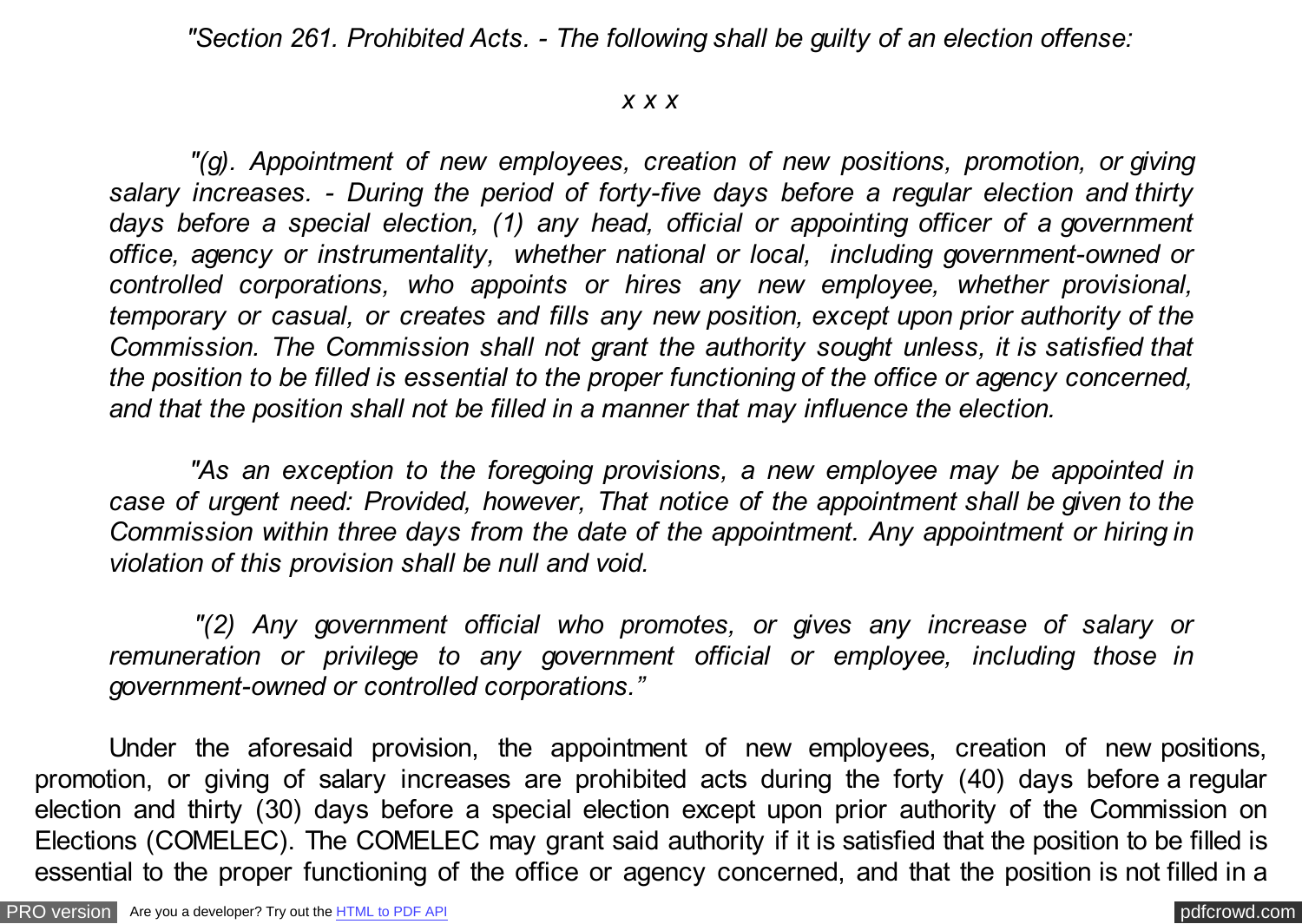manner that may influence the election. With the said COMELEC exemption, the local chief executive concerned would have the authority to issue appointment/s, among other things, during the COMELEC ban.

On the other hand, Number 2 of CSC Resolution No. 01-0988 provides:

- *"2. All appointments issued by outgoing local chief executives in any local government unit under any of the following circumstances are to be disapproved:*
	- *"a) All appointments, whether original, transfer, reemployment, reappointment, promotion or demotion, except in cases of renewal and reinstatement, regardless of status, which are issued BEFORE the prohibited period on the issuance of appointments as provided for under the election law and rules, and made effective DURING or AFTER the same period, regardless of the date of receipt by the Commission, including its Regional or Field Offices, of said appointments or the Report of Personnel Actions (ROPA), as the case may be;*
	- *"b) All appointments, whether original, transfer, reemployment, reappointment, promotion or demotion, except in cases of renewal and reinstatement, regardless of status, which are issued DURING the prohibited period on the issuance of appointments as provided for under the election law and rules, and made effective DURING or AFTER the same period, regardless of the date of receipt by the Commission, including its Regional or Field Offices, of said appointments or the Report of Personnel Actions (ROPA), as the case may be;"*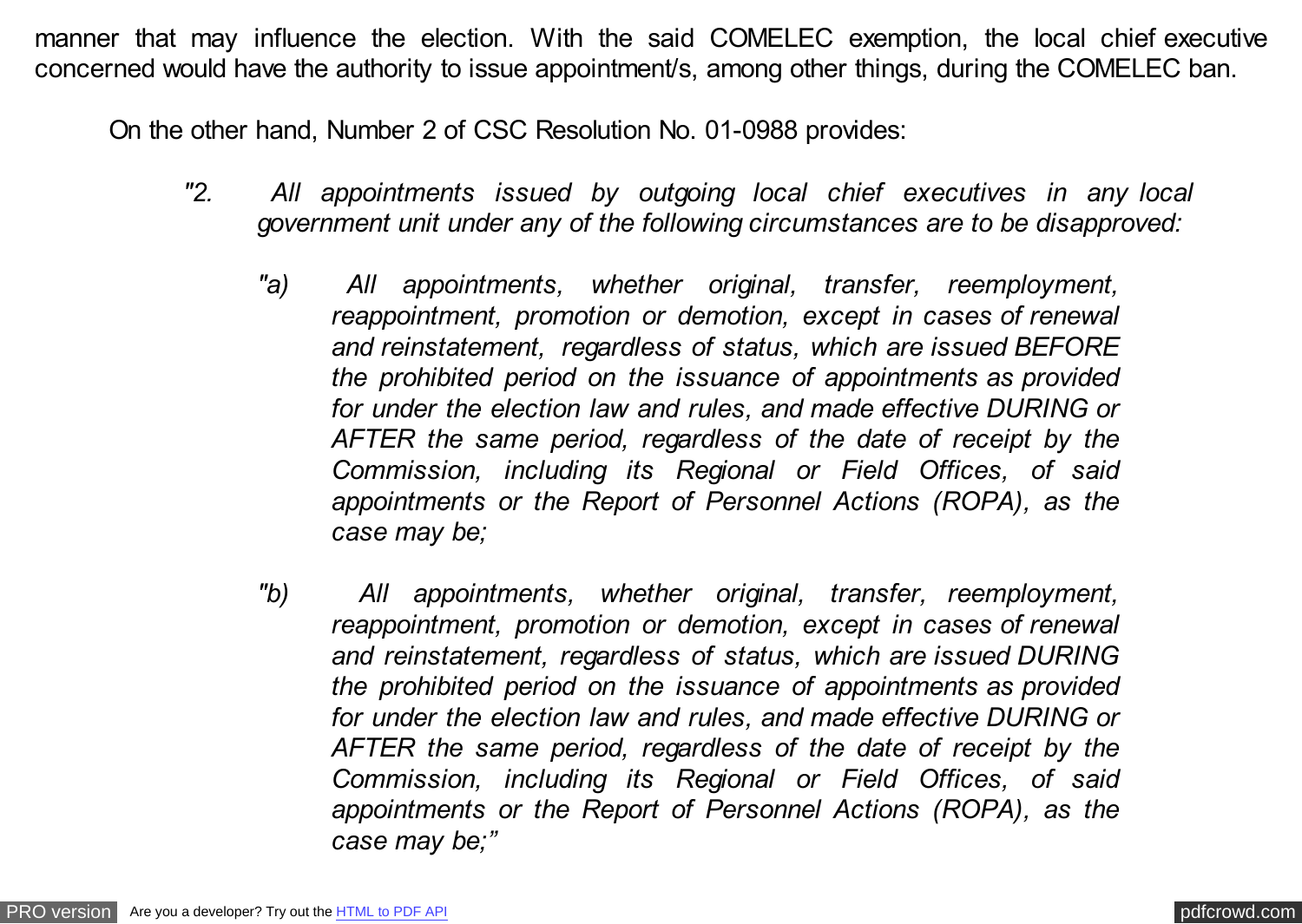It must be underscored that the above-quoted provision covers situations involving the issuance of appointments by heads of agency and/ or offices during the COMELEC ban. Hence, although it is not expressly stated therein, the exception provided under 261(g), *supra.,* of the Omnibus Election Code must perforce be deemed written in the said provision. As such, let it be clarified that appointments issued by outgoing local chief executives during the election ban, which are made effective during the same period, if authorized pursuant to an exemption issued by the COMELEC, is NOT covered by the above-cited provision of CSC Resolution No. 01-0988. This must be so considering that the COMELEC, in issuing the aforesaid exemption, must have been satisfied *"that the position to be filled up is essential to the proper functioning of the office or agency concerned"*. The foregoing notwithstanding, the Regional Offices and/or Field Offices, this Commission, must still determine whether the appointee is qualified and/or other pertinent laws on the matter have been complied with.

**WHEREFORE**, the Commission hereby clarifies that appointments issued by outgoing local chief executives during the election ban, which are made effective during the same period, if authorized pursuant to an exemption issued by the COMELEC, is not covered by CSC Resolution No. 01-0988. Nevertheless, the Regional Offices and/or Field Offices, this Commission, must still determine whether the PSB has been convened and the appointee is otherwise qualified for the position and/or other pertinent laws on the matter have been complied with.

Quezon City, **AUG 03 2001**

**Signed JOSE F. ERESTAIN, JR.** Commissioner